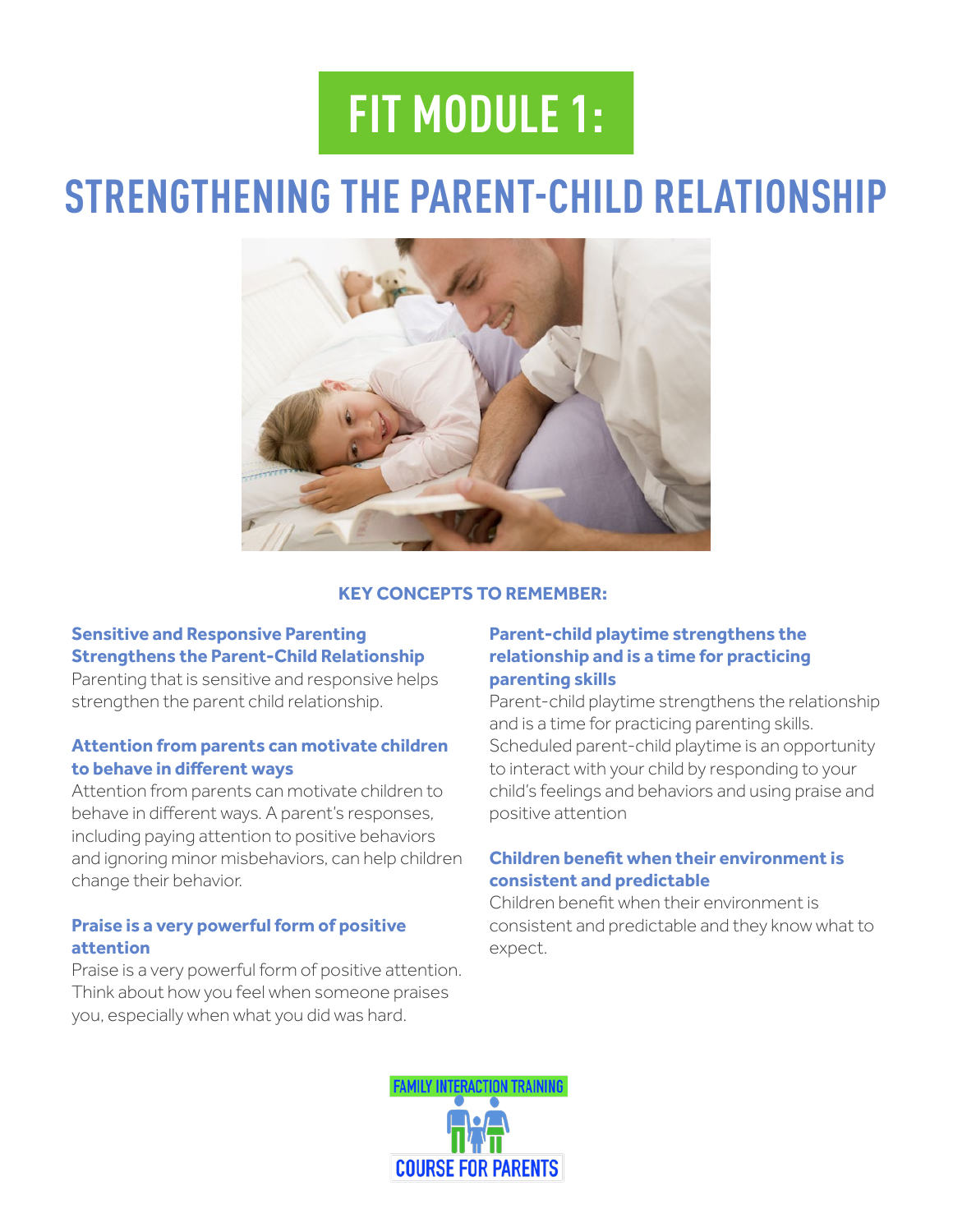# [**COMMUNICATION**]



## **REMEMBER THESE IMPORTANT COMMUNICATION SKILLS:**

### **ACTIVE LISTENING**

- eye contact
- putting down what you are doing to look at your child and listen for moment
- listening to really understand what your child is thinking and expressing

### **REFLECTION** - Just like a mirror - refect back what your child says!

### If your child is building a tower and says *"I did it!"*, you can:

- Repeat back exactly what they said: *"You did it!"*
- Put it into your own words: *"You built the tower!"*
- Expand it without changing its meaning: *"You did it all by yourself!"*

## **LABELING EMOTIONS:** *Giving words to your child's feelings helps them to identify, understand, and manage them*

#### Remember these examples:

- "You're so *mad!*"
- "You're so *excited!*"
- "It's so *disappointing* when your turn is over!"

### **USING GESTURES:** Nonverbal gestures

- Gestures can be as simple as *smiling*, *nodding*, or giving a *thumbs up*.
- Use facial expressions that match their feelings or the situation.
- **Touch can include hugs, pats on the back, and high fives.**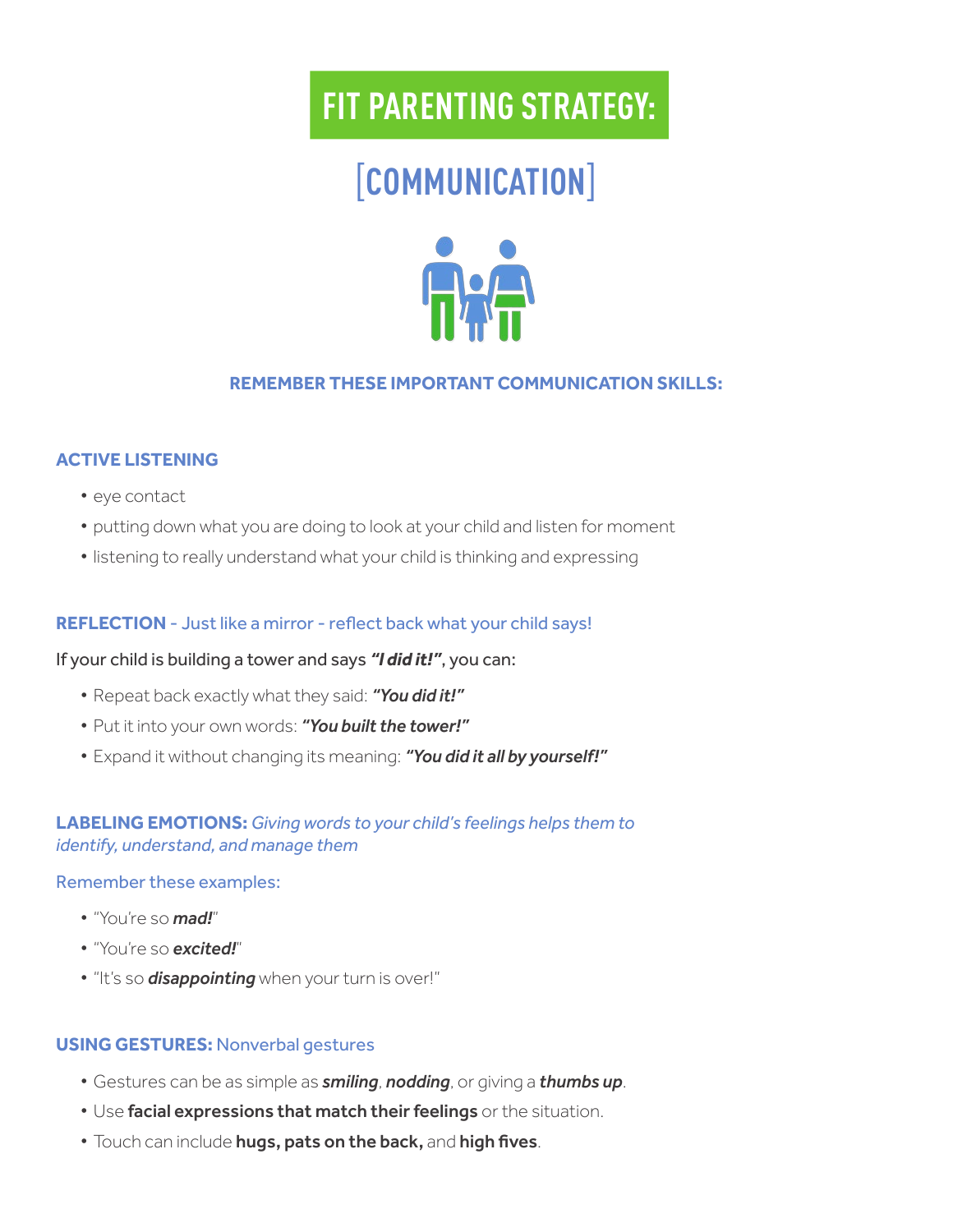# [**COMMUNICATION**] **WORKSHEET**

# Develop Your "Feelings Vocabulary"

*Think of 5 feeling words that you could start to use with your child this week:*

| 1. |  |  |  |
|----|--|--|--|
| 2. |  |  |  |
| 3. |  |  |  |
| 4. |  |  |  |
| 5. |  |  |  |

*Before you leave, brainstorm with your trainer here to prepare for practice at home:*

| When and how will you practice the communication skills at home?                                                              |
|-------------------------------------------------------------------------------------------------------------------------------|
|                                                                                                                               |
|                                                                                                                               |
|                                                                                                                               |
|                                                                                                                               |
|                                                                                                                               |
|                                                                                                                               |
| What do you think might make it hard to practice the skills at home with your child? How will you<br>manage these challenges? |
|                                                                                                                               |
|                                                                                                                               |
|                                                                                                                               |
|                                                                                                                               |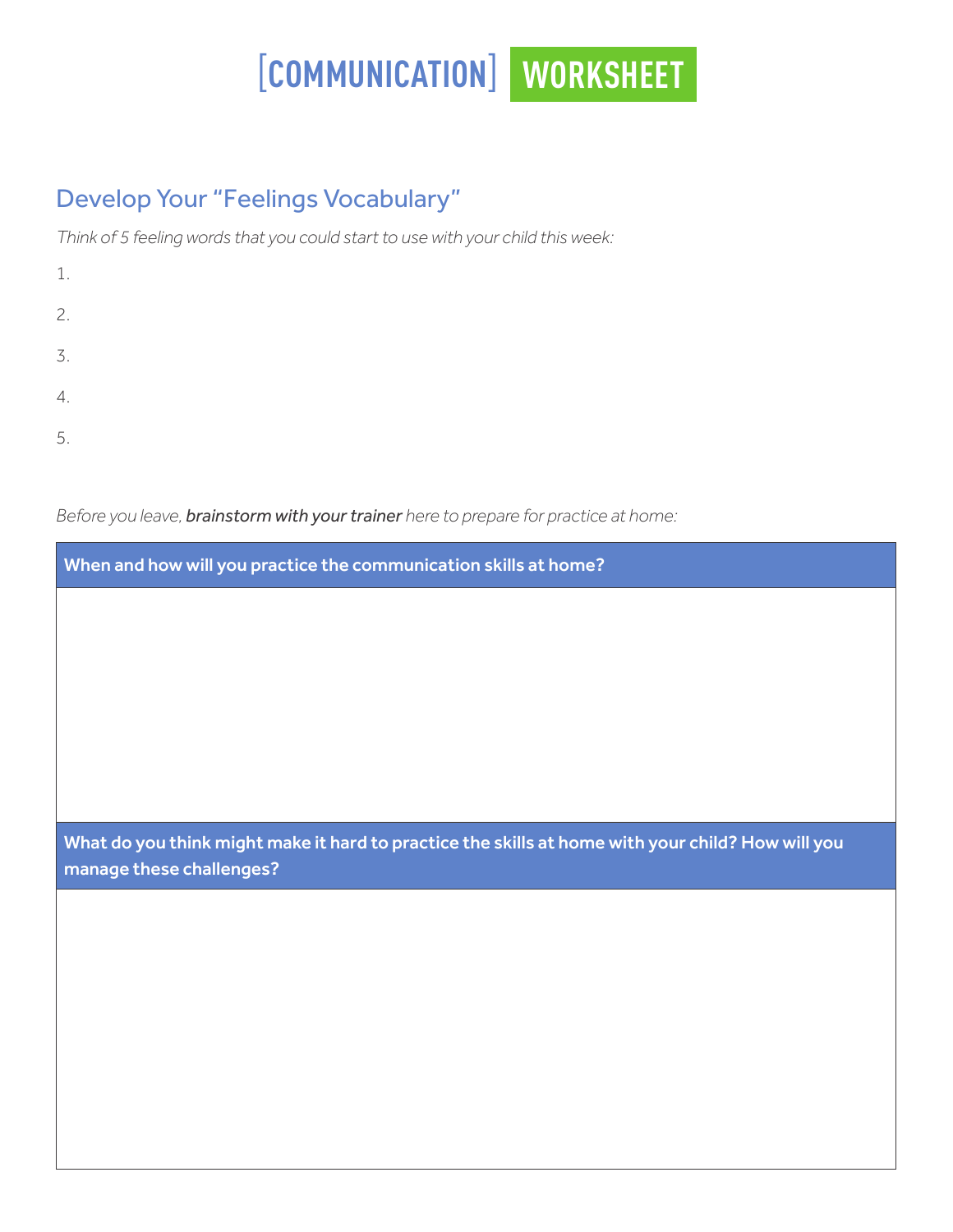# [**COMMUNICATION**] **HOMEWORK**

As you practice, take some notes here to bring back to your next session with the trainer:

| When did you use the skills?<br>(Day, situation) | What skills did you try? | How did it go? |
|--------------------------------------------------|--------------------------|----------------|
|                                                  |                          |                |
|                                                  |                          |                |
|                                                  |                          |                |
|                                                  |                          |                |
|                                                  |                          |                |
|                                                  |                          |                |
|                                                  |                          |                |
|                                                  |                          |                |
|                                                  |                          |                |
|                                                  |                          |                |
|                                                  |                          |                |
|                                                  |                          |                |
|                                                  |                          |                |
|                                                  |                          |                |
|                                                  |                          |                |
|                                                  |                          |                |
|                                                  |                          |                |
|                                                  |                          |                |
|                                                  |                          |                |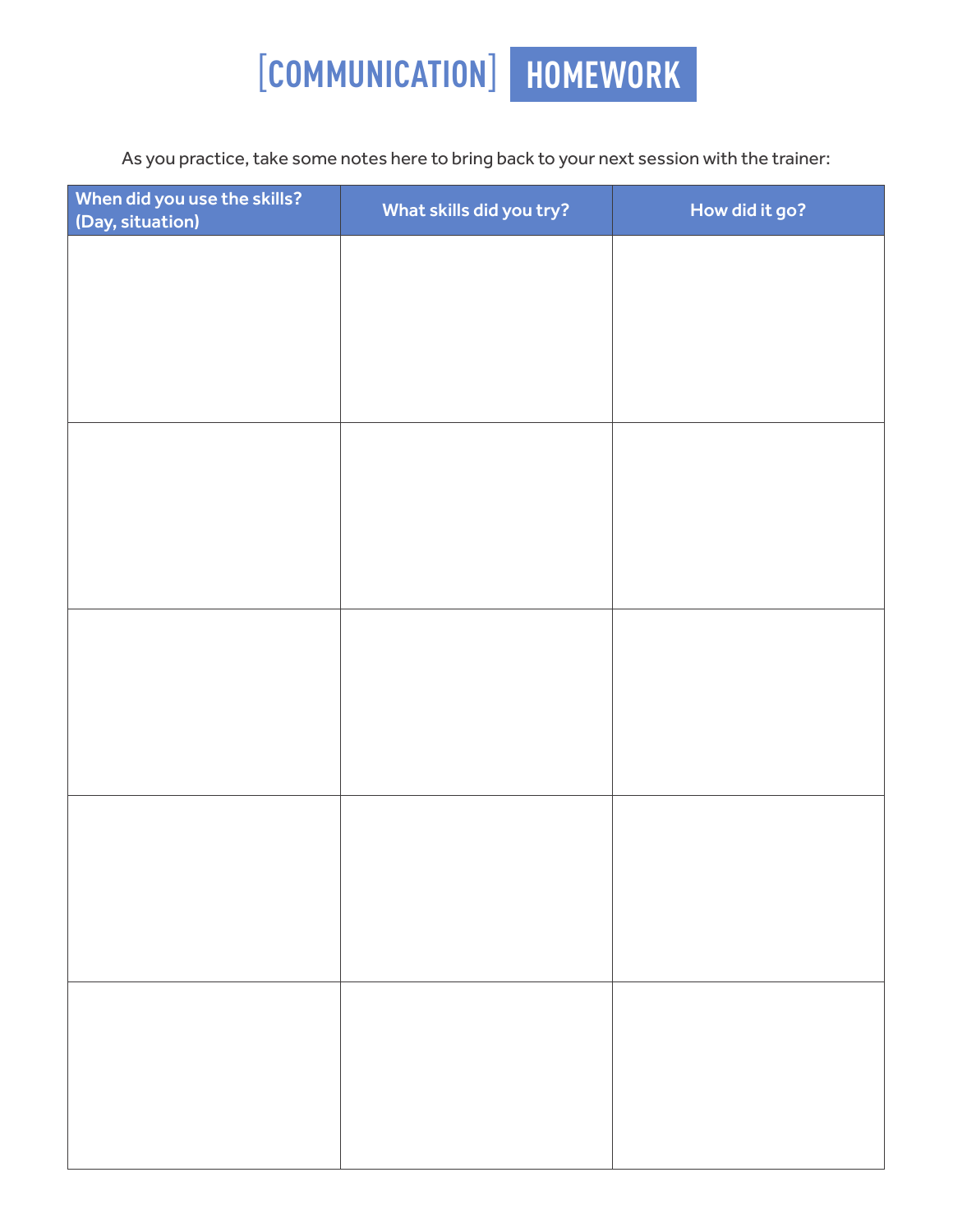# [**PRAISE**]



## Praise is a very powerful form of positive attention. When you see positive behaviors, let your child know that you appreciate what they did.

When praising your child, remember to…

| <b>Be Specific</b>                                                                                                      | <b>Focus on the Efforts</b><br>& Process                                                                                                                            | <b>Praise Right Away</b>                                                                                                            |
|-------------------------------------------------------------------------------------------------------------------------|---------------------------------------------------------------------------------------------------------------------------------------------------------------------|-------------------------------------------------------------------------------------------------------------------------------------|
| Saying exactly what you like about<br>what your child is doing lets them<br>know what you want to see in the<br>future. | Focusing on your child's behaviors<br>and efforts encourages them to<br>keep trying with new or difficult<br>behaviors even if the result is not<br>always perfect! | Praising in the moment, right after<br>a desired behavior happens, helps<br>your child relate their behavior with<br>being praised. |
| $***$                                                                                                                   |                                                                                                                                                                     | $***$                                                                                                                               |
| "Thank you for sitting quietly in<br>your chair."                                                                       | $***$<br>"I like the way you are working so<br>hard to find the right place for that<br>puzzle piece."                                                              | "Thank you for listening and<br>minding me right away."                                                                             |
| "Good job waiting so calmly for<br>your turn."                                                                          | "You are doing a great job staying<br>calm and trying again even when<br>your tower keeps falling over."                                                            | "I like the way you are walking<br>calmly with me in this store"                                                                    |

Here are a few phrases to rely on while you get used to using specifc praise:

"I like the way you are…"

"Thank you for…"

"You did a great job with…"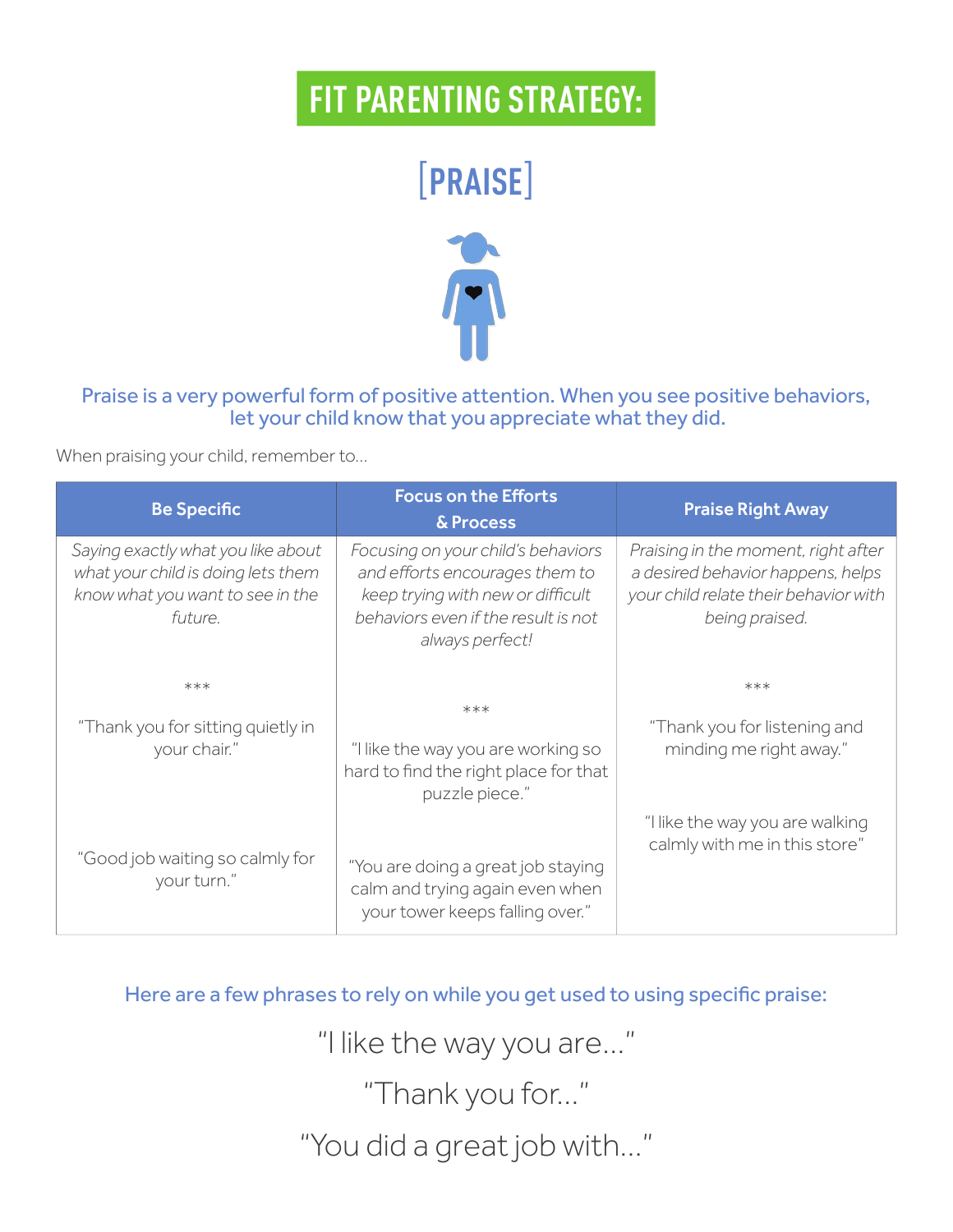

## What are other phrases you might like to use to praise your child at home?

- 1.
- 2.
- 3.
- 4.

## Think ahead to using this strategy at home with your child & record notes below:

What are some positive behaviors you will try to praise this week?

What could you say?

| <b>Positive Behavior</b> | Praise |
|--------------------------|--------|
|                          |        |
|                          |        |
|                          |        |
|                          |        |
|                          |        |
|                          |        |
|                          |        |
|                          |        |
|                          |        |
|                          |        |
|                          |        |
|                          |        |
|                          |        |
|                          |        |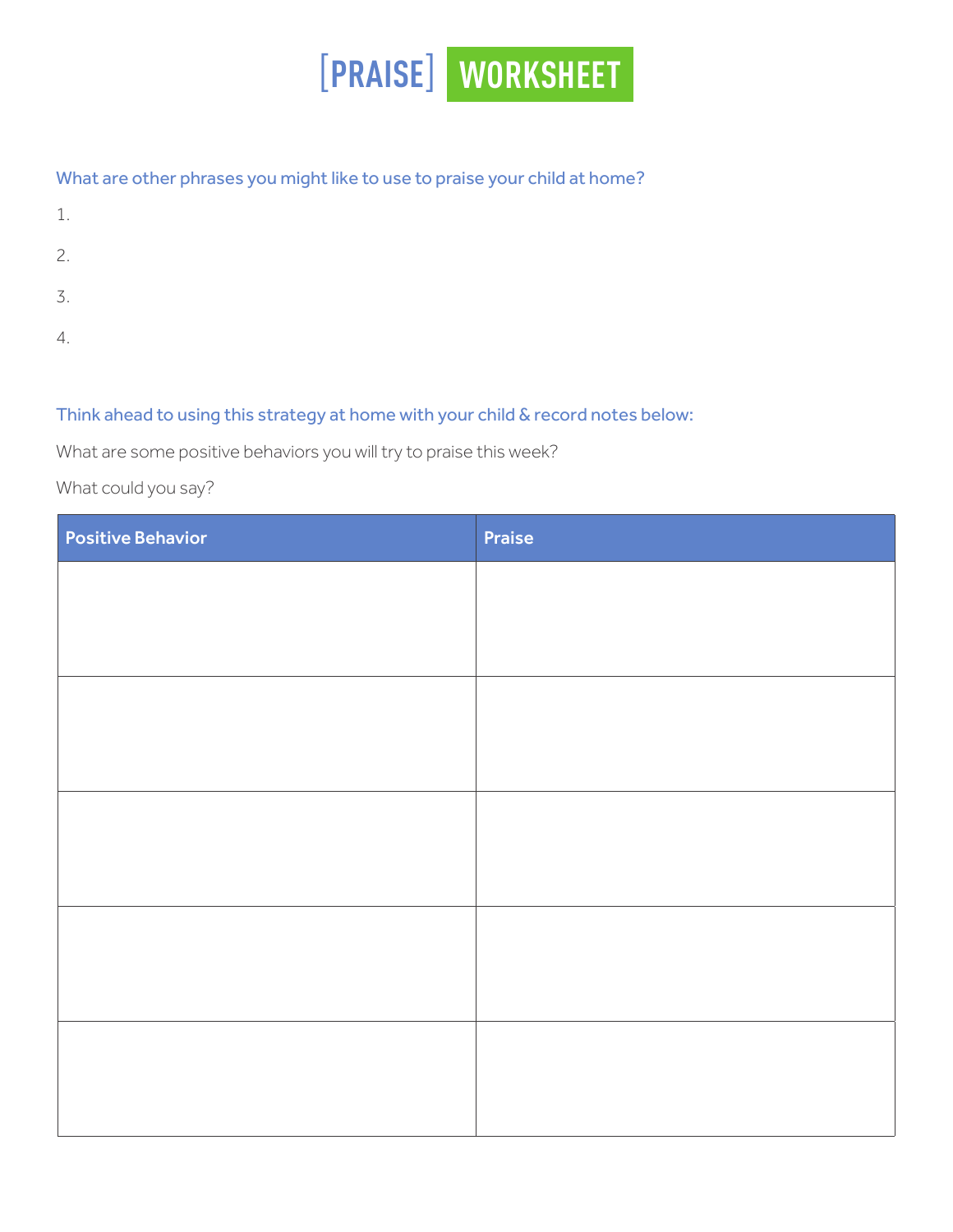

Take some notes this week as you practice to share in your next session:

| What was your child doing? | What praise did you give them? | How did your child respond? |
|----------------------------|--------------------------------|-----------------------------|
|                            |                                |                             |
|                            |                                |                             |
|                            |                                |                             |
|                            |                                |                             |
|                            |                                |                             |
|                            |                                |                             |
|                            |                                |                             |
|                            |                                |                             |
|                            |                                |                             |
|                            |                                |                             |
|                            |                                |                             |

How did it feel to use the praise strategy this week? What went well with the skills? What was hard and needs more practice?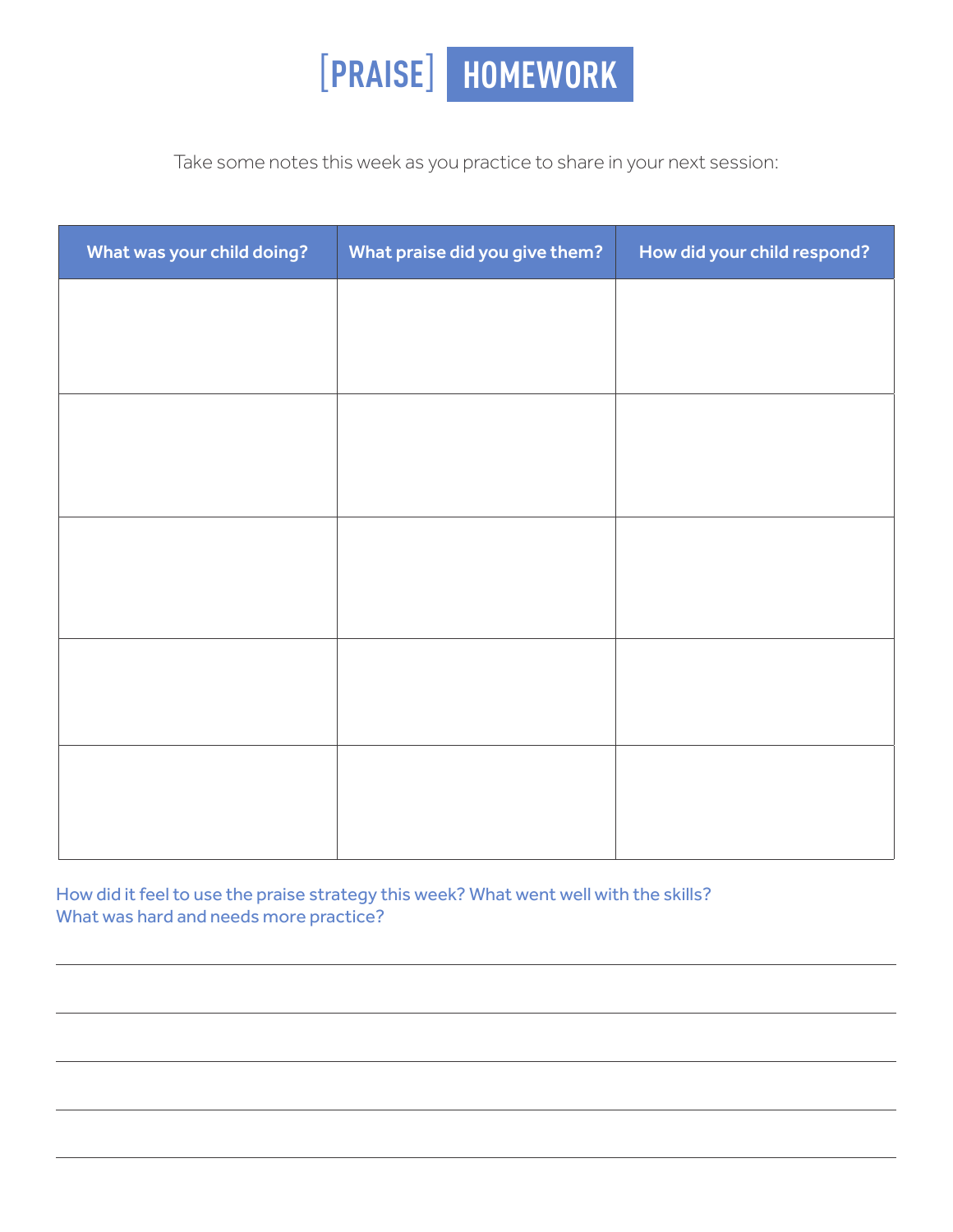# [**USING YOUR ATTENTION STRATEGICALLY**]



*Attention from parents can motivate children to behave in diferent ways. It is important to use your attention strategically to encourage positive behaviors and discourage negative ones!* 

Giving **POSITIVE ATTENTION** such as…praise, comments, hugs, smiles, pats, high fves, and nods when your child is behaving well shows your child that you like what they are doing and encourages them to act that way more often!

Watching, talking, scolding or yelling is also paying attention and may unintentionally reinforce problem behaviors because ANY attention from parents may be more rewarding than no attention. Using **ACTIVE IGNORING** in response to minor and annoying misbehaviors teaches children these behaviors won't be rewarded with attention!

## It is important to remember these active ignoring skills:

- Don't talk to your child
- Look away and don't make eye contact
- Keep a neutral facial expression
- Wait for positive behavior before re-engaging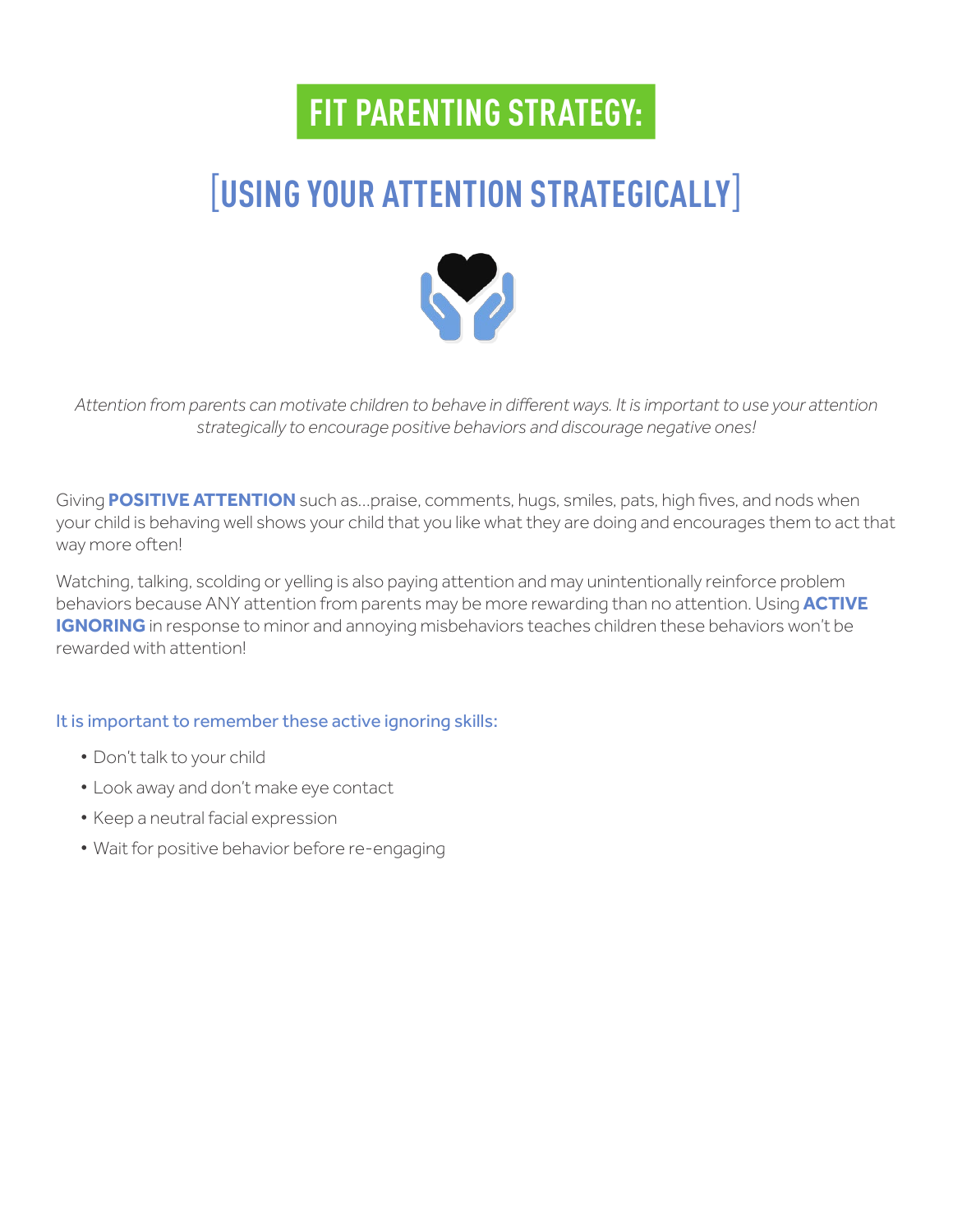# [**STRATEGIC ATTENTION**] **WORKSHEET**

#### **BRAINSTORM:**

What are some positive behaviors that you would like to start encouraging with positive attention? *List them here:*

| . . |  |
|-----|--|
|     |  |
|     |  |
| 5.  |  |

#### **BRAINSTORM:**

What are some of **negative behaviors** you would like to start actively ignoring? *List them here:*

| 2<br>. . |  |
|----------|--|
|          |  |
| ⊷.       |  |
|          |  |

#### **REFLECT:**

What are some things that might make it hard to practice these skills this week? How can you work around these obstacles?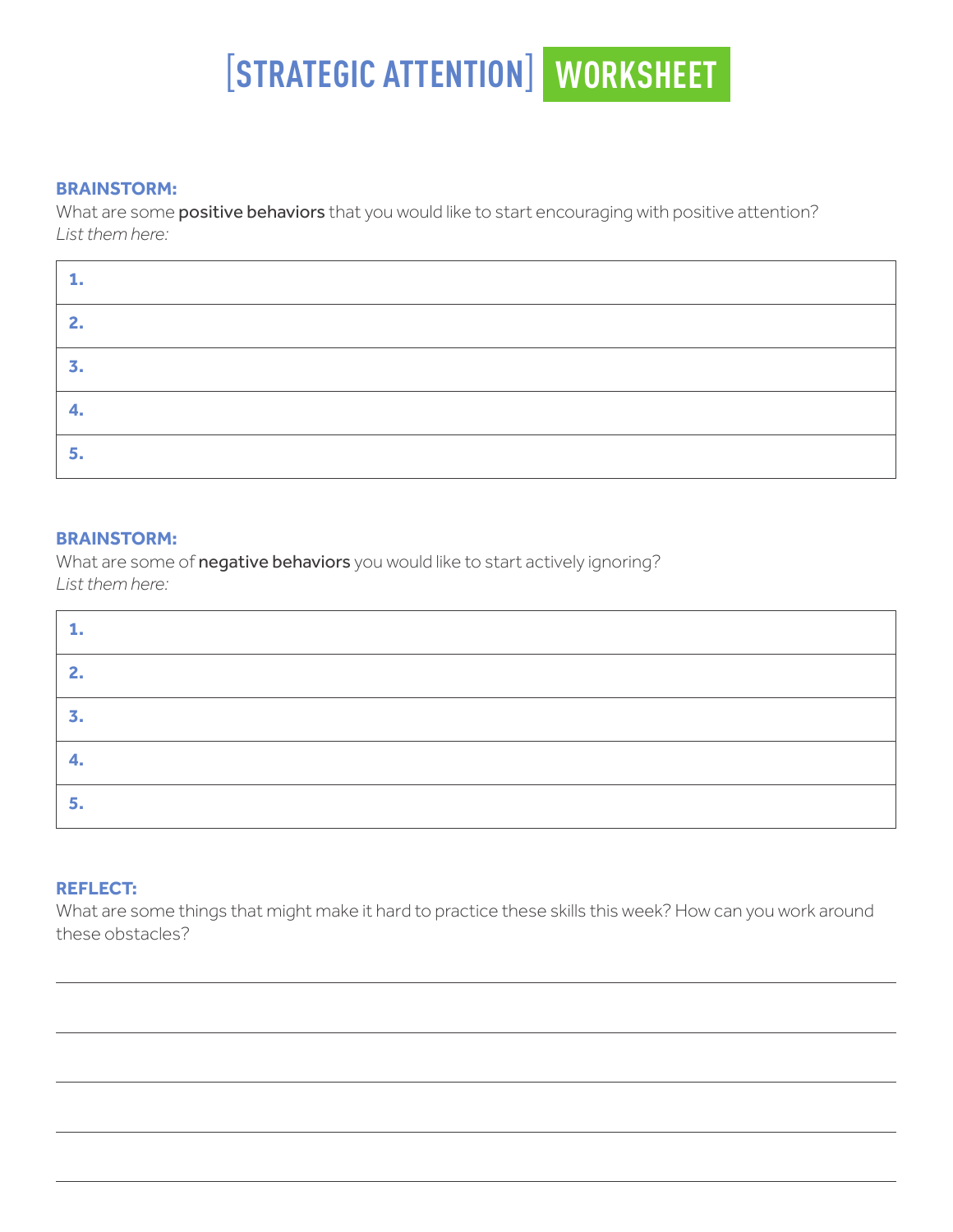# [**STRATEGIC ATTENTION**] **HOMEWORK**

# Positive Attention

When did you use positive attention this week?

| What was your child doing? | What positive attention did you<br>give them? | How did your child respond? |
|----------------------------|-----------------------------------------------|-----------------------------|
|                            |                                               |                             |
|                            |                                               |                             |
|                            |                                               |                             |
|                            |                                               |                             |
|                            |                                               |                             |
|                            |                                               |                             |
|                            |                                               |                             |
|                            |                                               |                             |
|                            |                                               |                             |
|                            |                                               |                             |
|                            |                                               |                             |
|                            |                                               |                             |

How did it feel to use the skills? What went well? What was hard and will take more practice?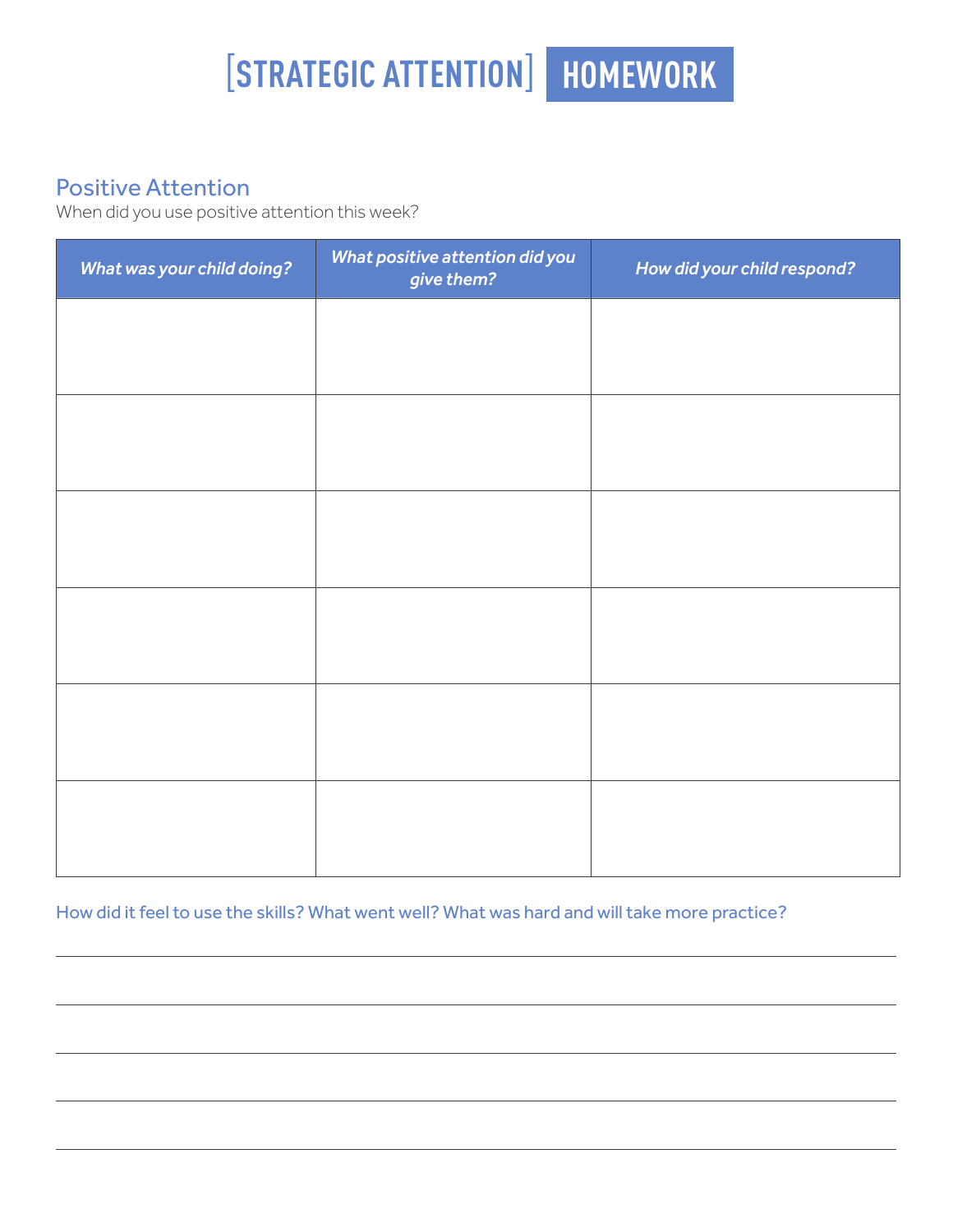# [**STRATEGIC ATTENTION**] **HOMEWORK**

# Active Ignoring

When did you practice active ignoring this week?

| What was your child doing? | What did you do? | How did your child respond? |
|----------------------------|------------------|-----------------------------|
|                            |                  |                             |
|                            |                  |                             |
|                            |                  |                             |
|                            |                  |                             |
|                            |                  |                             |
|                            |                  |                             |
|                            |                  |                             |
|                            |                  |                             |
|                            |                  |                             |
|                            |                  |                             |
|                            |                  |                             |
|                            |                  |                             |
|                            |                  |                             |
|                            |                  |                             |

How did it feel to use the skills? What went well? What was hard and will take more practice?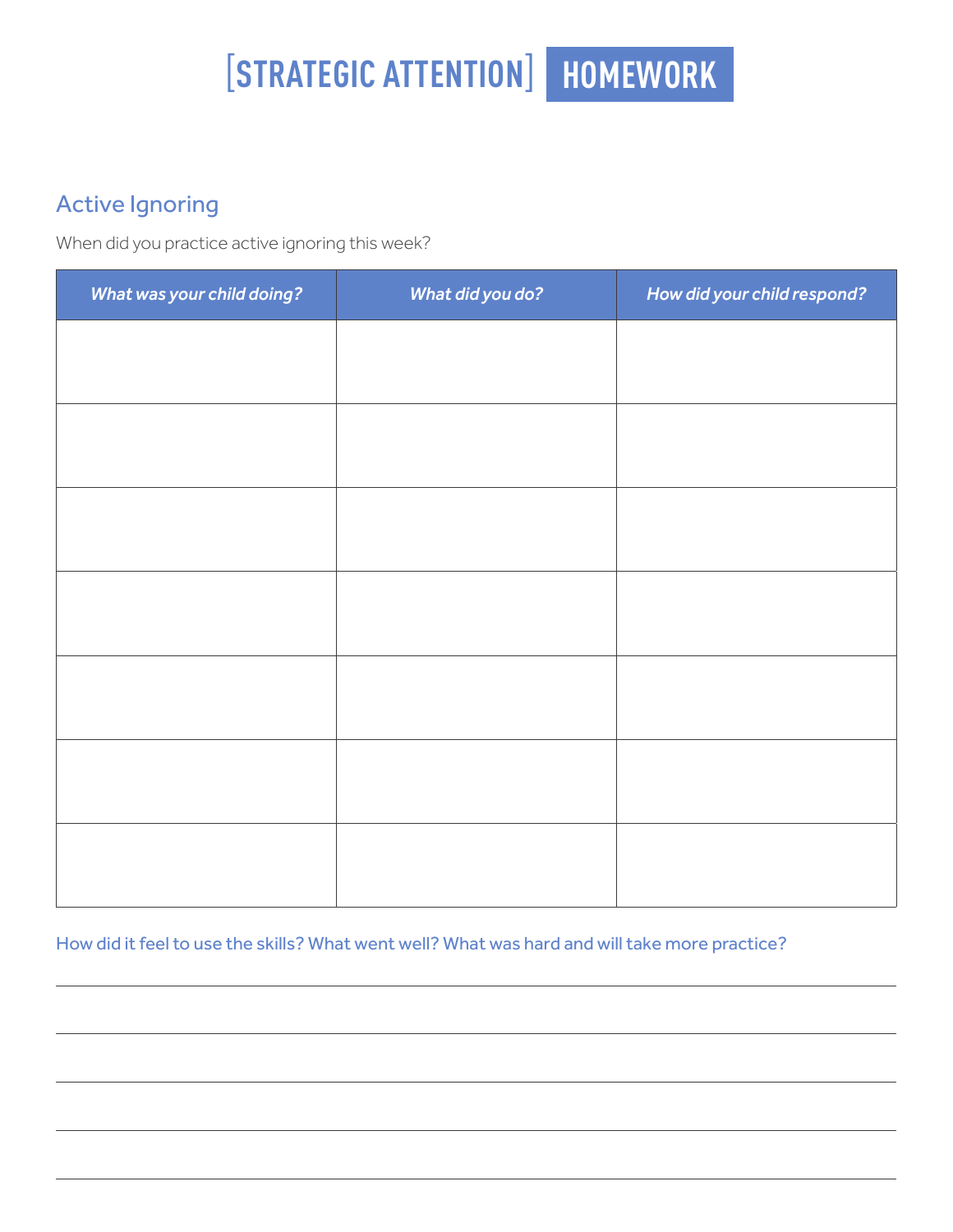# [**SCHEDULED PARENT-CHILD PLAYTIME**]



Parent-child playtime strengthens the relationship and is a time for practicing parenting skills

| <b>FOLLOW</b><br><b>Your Child's Lead!</b>                               | Follow along with the play that your child<br>chooses instead of leading the game<br>with questions, corrections, & rules.                                                                                                                  | Let them choose the toy or activity.<br>Join in and copy your child's appropriate<br>behavior                                                                                                                   |
|--------------------------------------------------------------------------|---------------------------------------------------------------------------------------------------------------------------------------------------------------------------------------------------------------------------------------------|-----------------------------------------------------------------------------------------------------------------------------------------------------------------------------------------------------------------|
| <b>DESCRIBE</b><br>Your Child's Play!                                    | Watch your child and report what you<br>see like a sportscaster!                                                                                                                                                                            | "You are stacking a new block on the<br>tower."<br>"You are looking for just the right piece."<br>"You are coloring the sun orange in the<br>sky."                                                              |
| <b>Bring</b><br><b>POSITIVITY &amp;</b><br><b>PRAISE</b><br>to Playtime! | Keep it positive by following your child's<br>lead. Avoid questions, corrections, and<br>rules.<br>Use praise to encourage positive<br>behaviors you want to see more of!<br>Resist the temptation to ask questions<br>and give directions. | "Great job being so gentle with the blocks!"<br>"Thank you for sharing your colors with<br>me."<br>"I like the way you are sitting so calmly."<br>"Good job using your words to ask for the<br>car you wanted!" |

Scheduled Parent-Child Playtime is the perfect time to practice not just the skills above but ALL of the Module 1 strategies and skills you've learned, so remember to use active listening, reflection, labeling feelings, use your attention strategically, and give specific praise!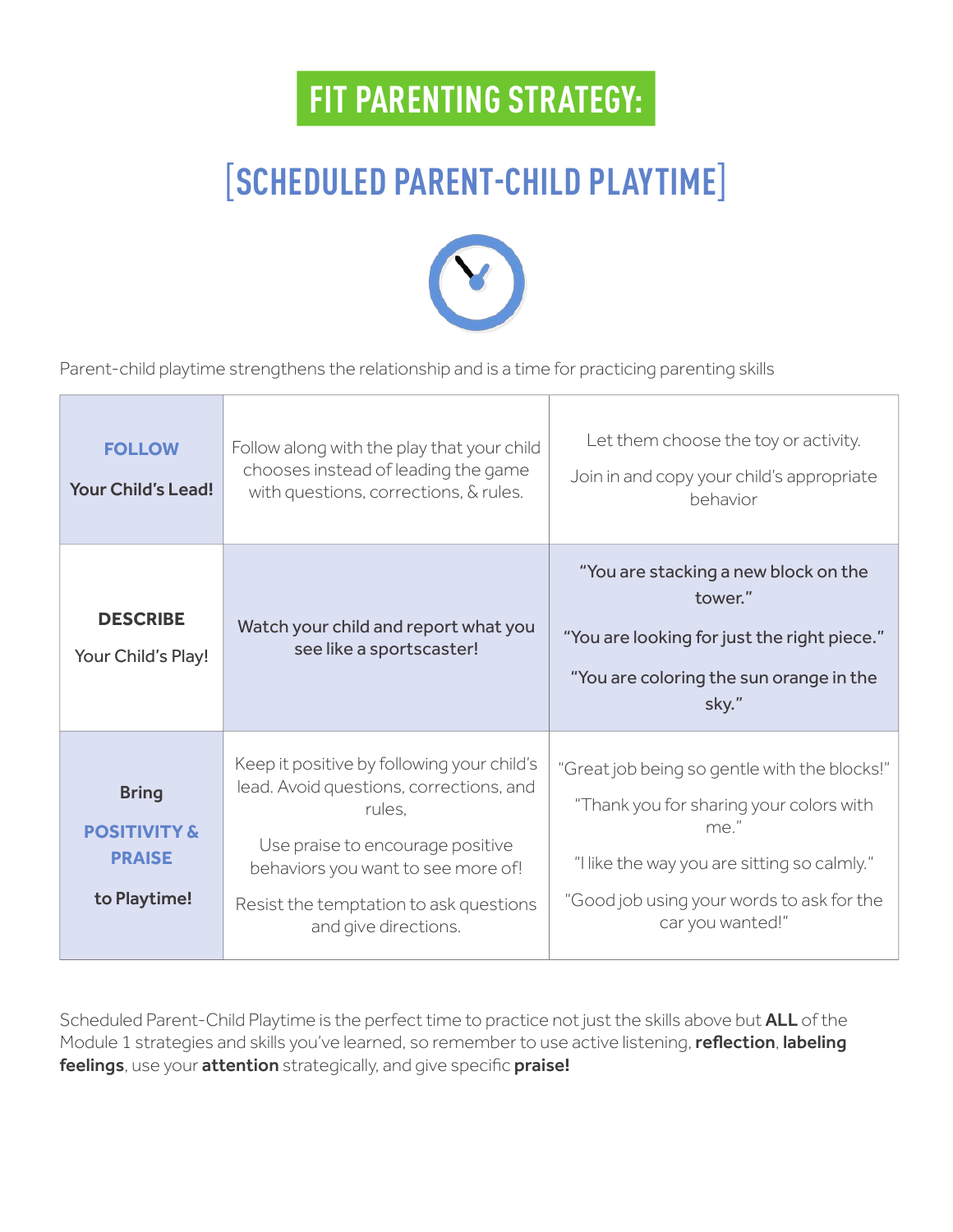# [**SCHEDULED PARENT-CHILD PLAYTIME**] **WORKSHEET**

Before you leave, spend some time with your trainer planning for practicing scheduled parent-child playtime at home:

*What time of day will you have scheduled playtime?* 

*Which toys will be choices for scheduled playtime?* 

*What do you think might make it hard to practice scheduled playtime at home with your child? How will you manage these challenges?*